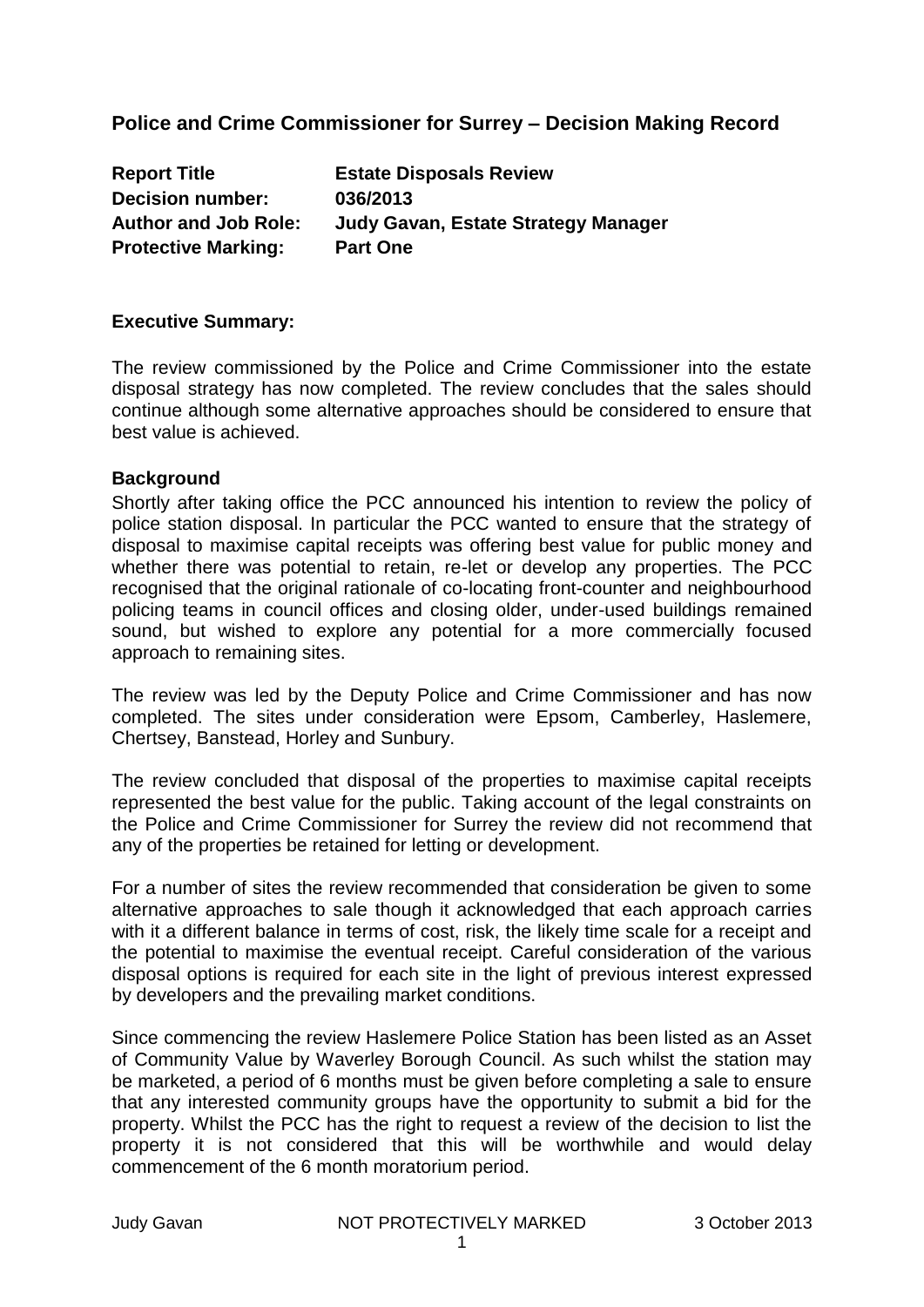A further consideration is that the Chertsey site may now be required to meet changing operational needs. A proposal is currently being developed involving the ongoing use of Chertsey that may generate additional financial savings and operational benefit.

#### **Recommendation**

It is recommended that with the exception of Chertsey the sale of the remaining sites should continue. The merits of the various sale approaches will be discussed with our sales agents and agreement reached on the approach most likely to provide best value taking account of the cost, risk and time scales involved as well as the potential size of the receipt.

It is recommended that the PCC accept the decision to list Haslemere Police Station as a community asset without seeking a review and that Waverley Borough Council is advised of its decision to dispose of the station as soon as possible to trigger commencement of the 6 month sale moratorium period.

It is recommended that the sale of Chertsey be deferred pending completion of the proposal currently under development and a decision regarding its future use.

#### **Police and Crime Commissioner Approval**

I approve the recommendation(s):

Signature:

Can threy

Date: 7<sup>th</sup> October 2013

All decisions must be added to the decision register.